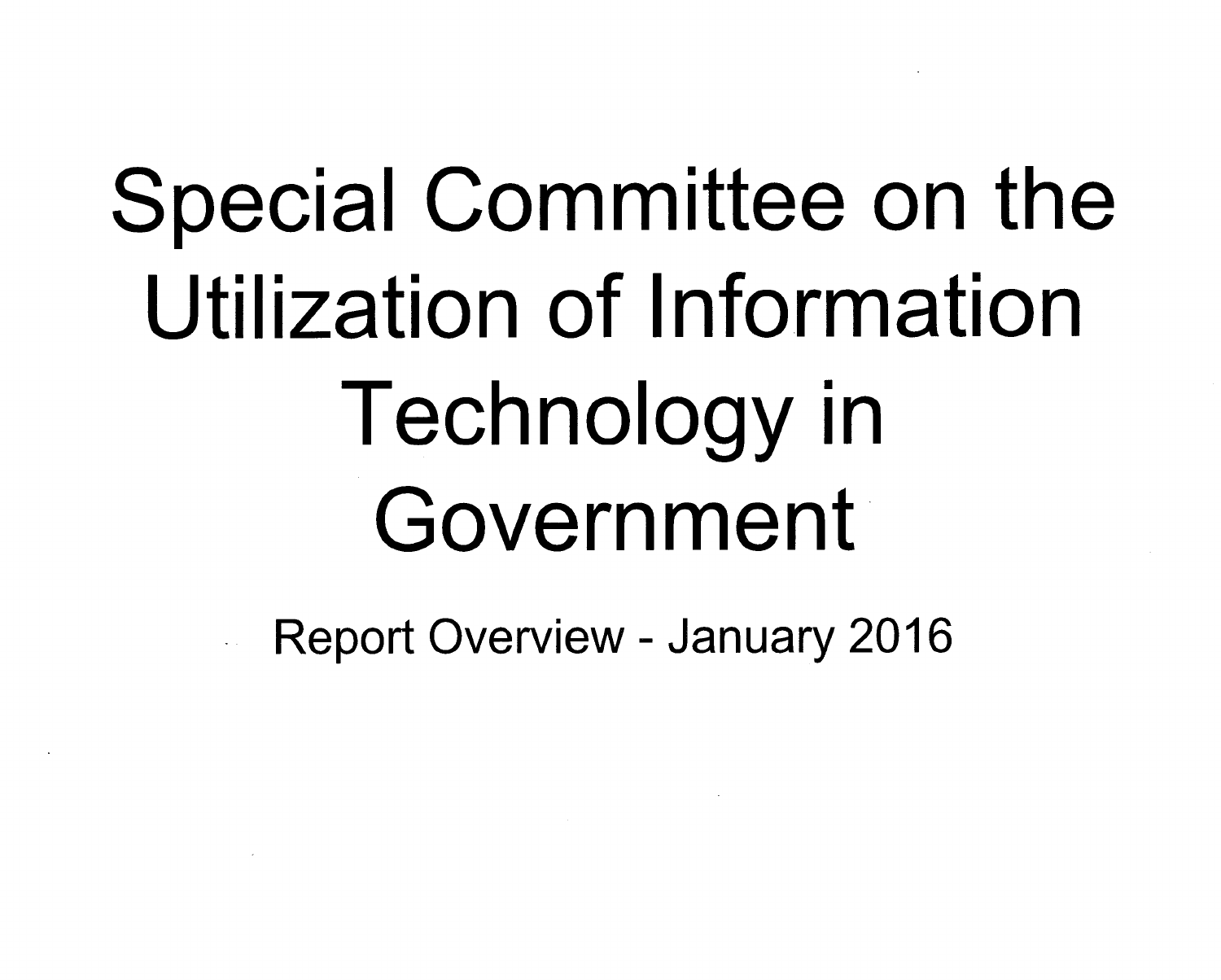Information technology is a core component of government operations and no longer a peripheral tool

Consider elevating IT leadership to an executive level

Ensure that IT operations are staffed with people responsible for such things as:

Implementation - DII Commissioner

Data - Chief Data Officer

Security - Chief Security Officer

Assign a specific legislative committee to oversight of IT projects

Develop a multi-year comprehensive strategy and plans to adopt process improvement and IT projects (e.g. a roadmap for all projects throughout State government)

Create frameworks (including those for communication) for IT projects to flow within to enhance confidence in projects and improve success rates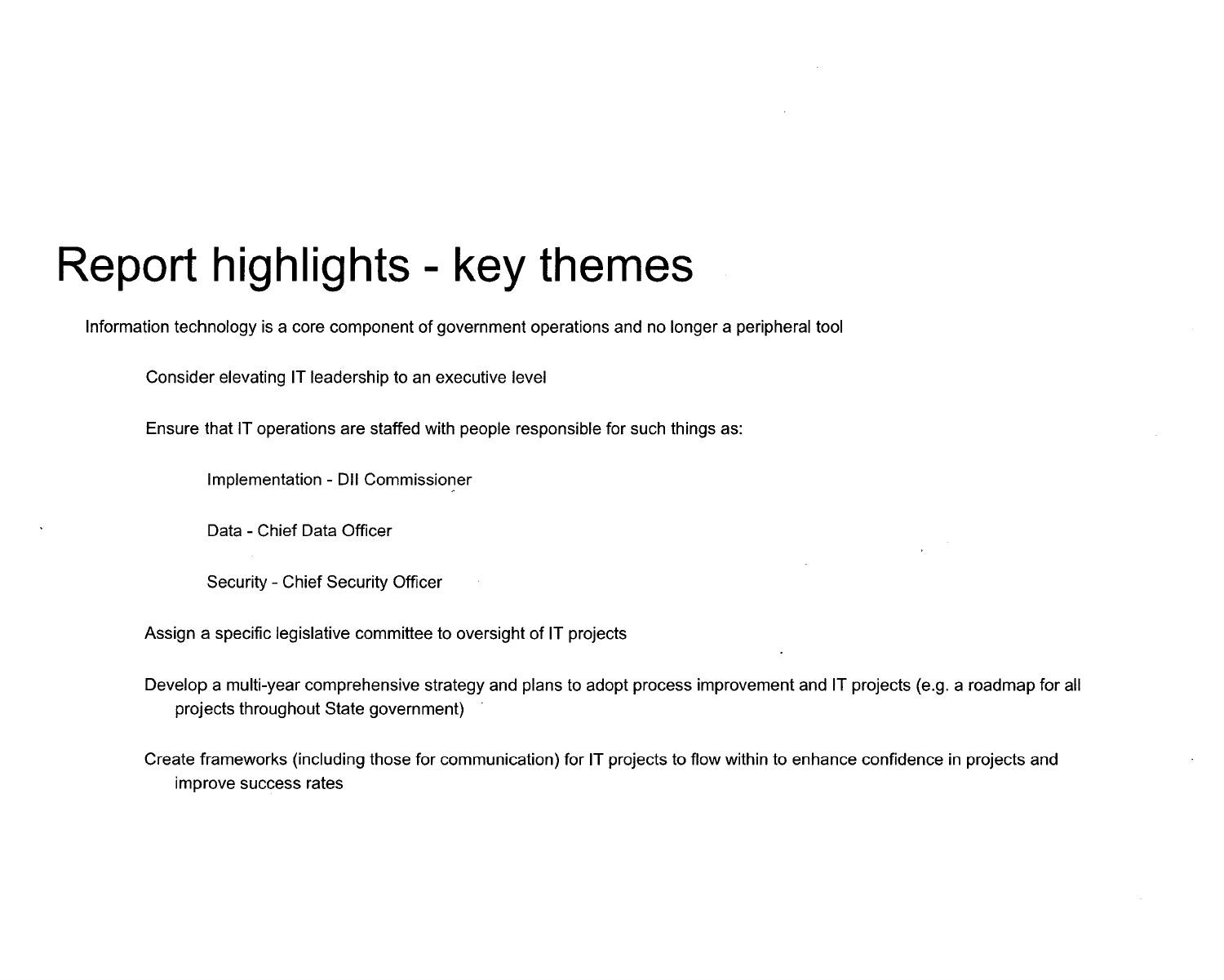**Successful IT projects are an extension of successful process improvement.** 

IT should be part of a continuous improvement process

Adopt structures and frameworks for making decisions regarding best operational practice (such as LEAN)

Staff project teams fully and with essential personnel (and backfill)

Department Leadership

IT implementation experts

Department subject matter experts (SMEs)

Trained or contracted project managers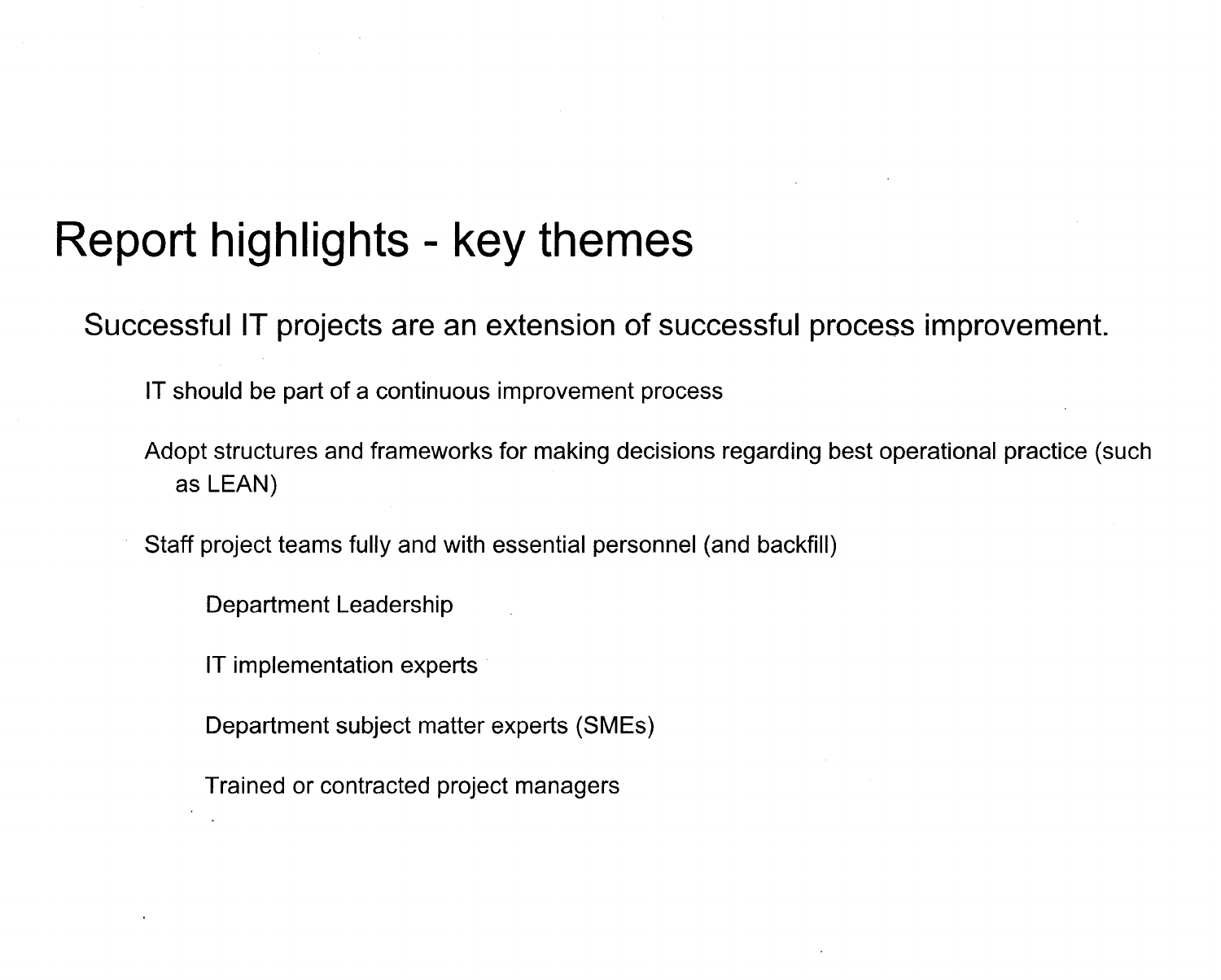#### Large IT project strategies

Assess the ideal state of the business practice

Break large projects into smaller pieces

Use agile, iterative development process

Accelerate the use of cloud-based hosting and continually look to "commercial off the shelf" rather than custom solutions whenever possible

Communicate clearly through the project(s)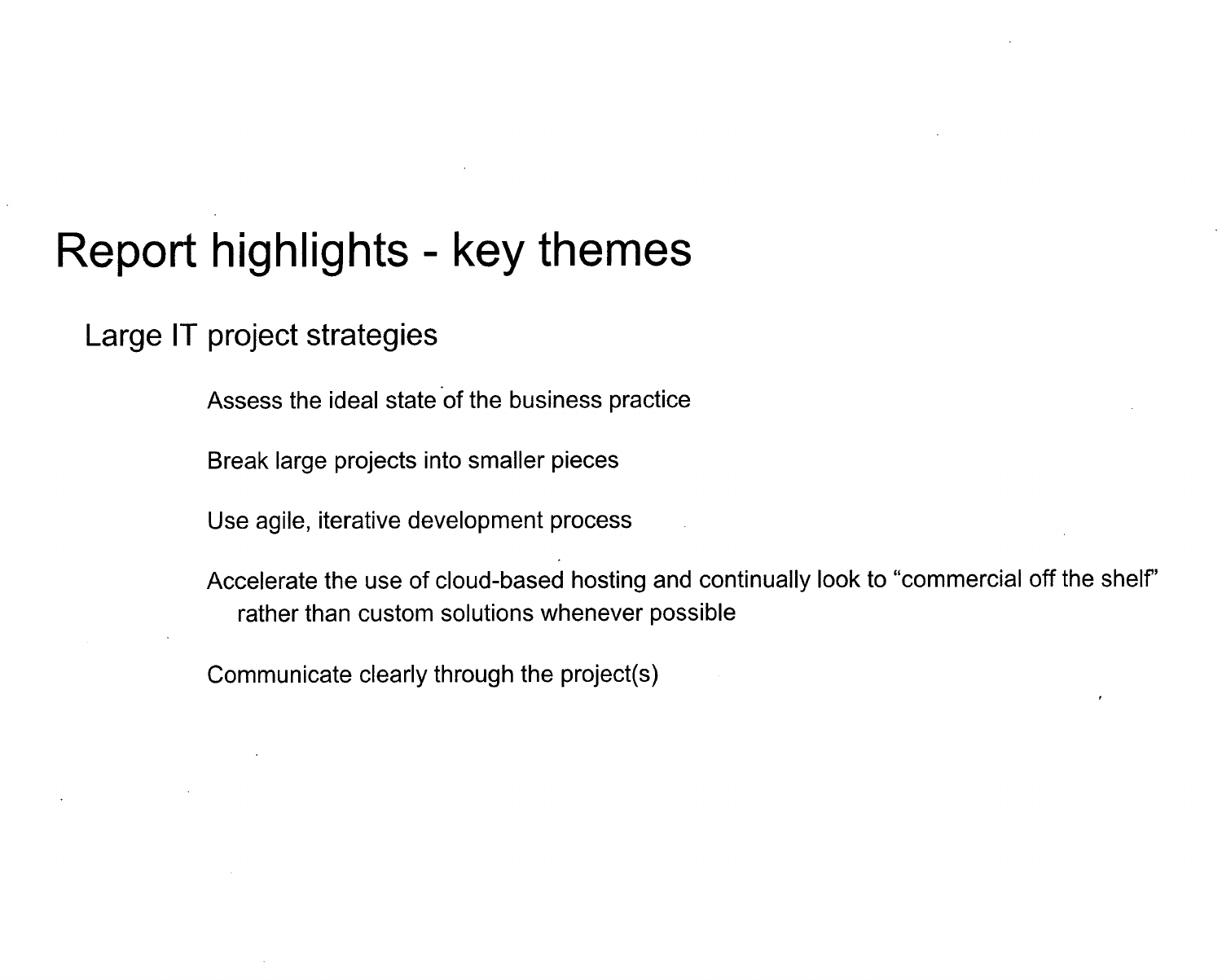#### Funding IT

Consider establishing a targeted rate of spending based on national standards or best practice

Adopt predictable, regular funding mechanisms that match the lifecycle of the systems - for example, 5-10 year bonds (if bonds are used) for IT projects, not 20-30 year bonds for systems that are not expected to be viable at that age

Accelerate implementation of innovative technology solutions

Make regular, annual investments in technology, upgrades, and maintenance - deferred investments create excessive cost in the out years

When prioritizing projects, consider the return on the investment for the project under consideration

Be cautious in allowing funding streams to drive the selection and prioritization of project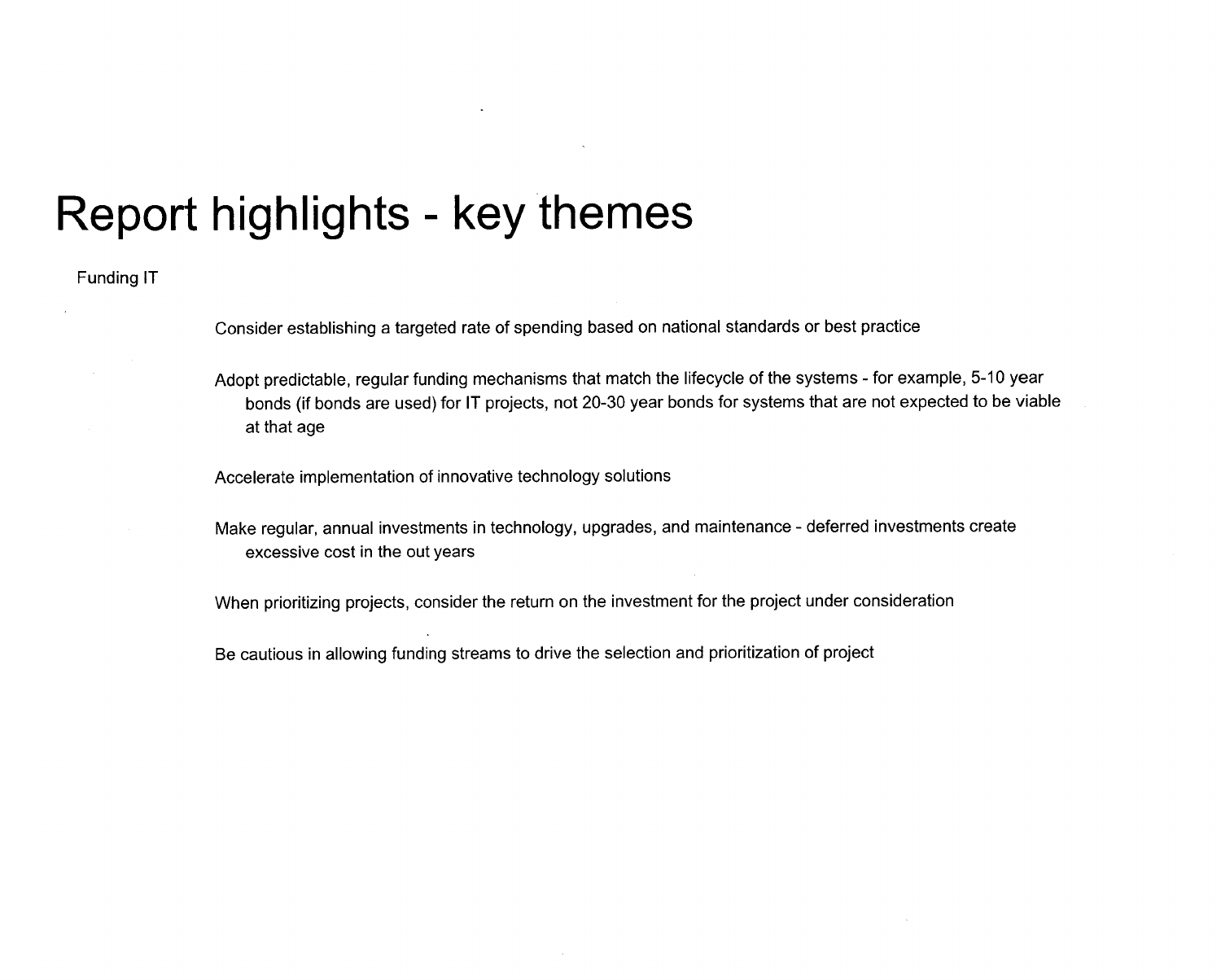#### **Data**

- Data should be at the core, driving the approaches to identifying and responding to the State's challenges and opportunities.
- Ensure that business process improvements constantly consider collecting, sharing, analyzing, and enabling decision making through the use of meaningful.
- Data should be transparent (with individual privacy and security of personal information as a key caveat). Allowing the State's data to be accessible and able to be analyzed by students, educational institutions, and others will inevitably illuminate new questions and new solutions to move our State forward.